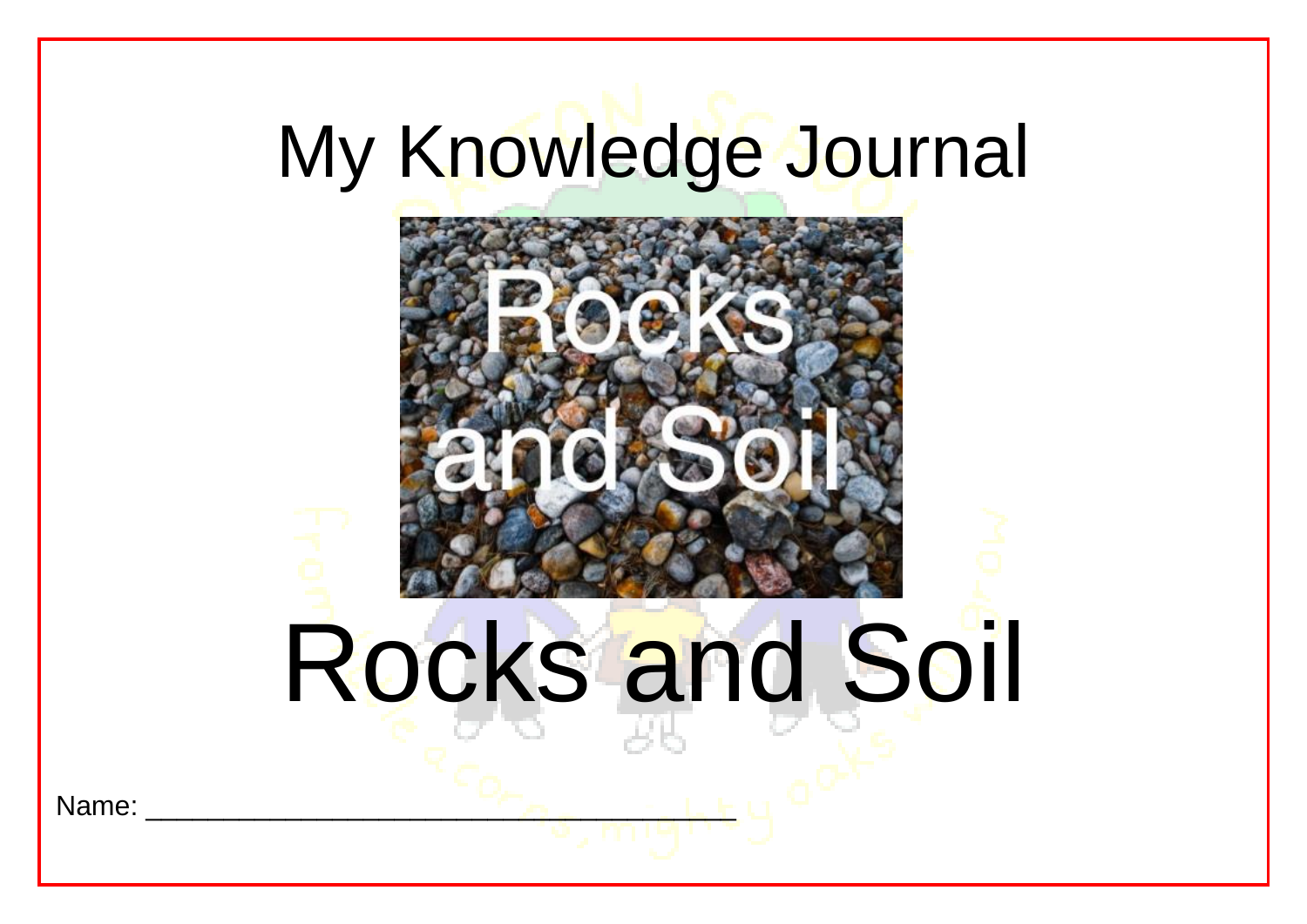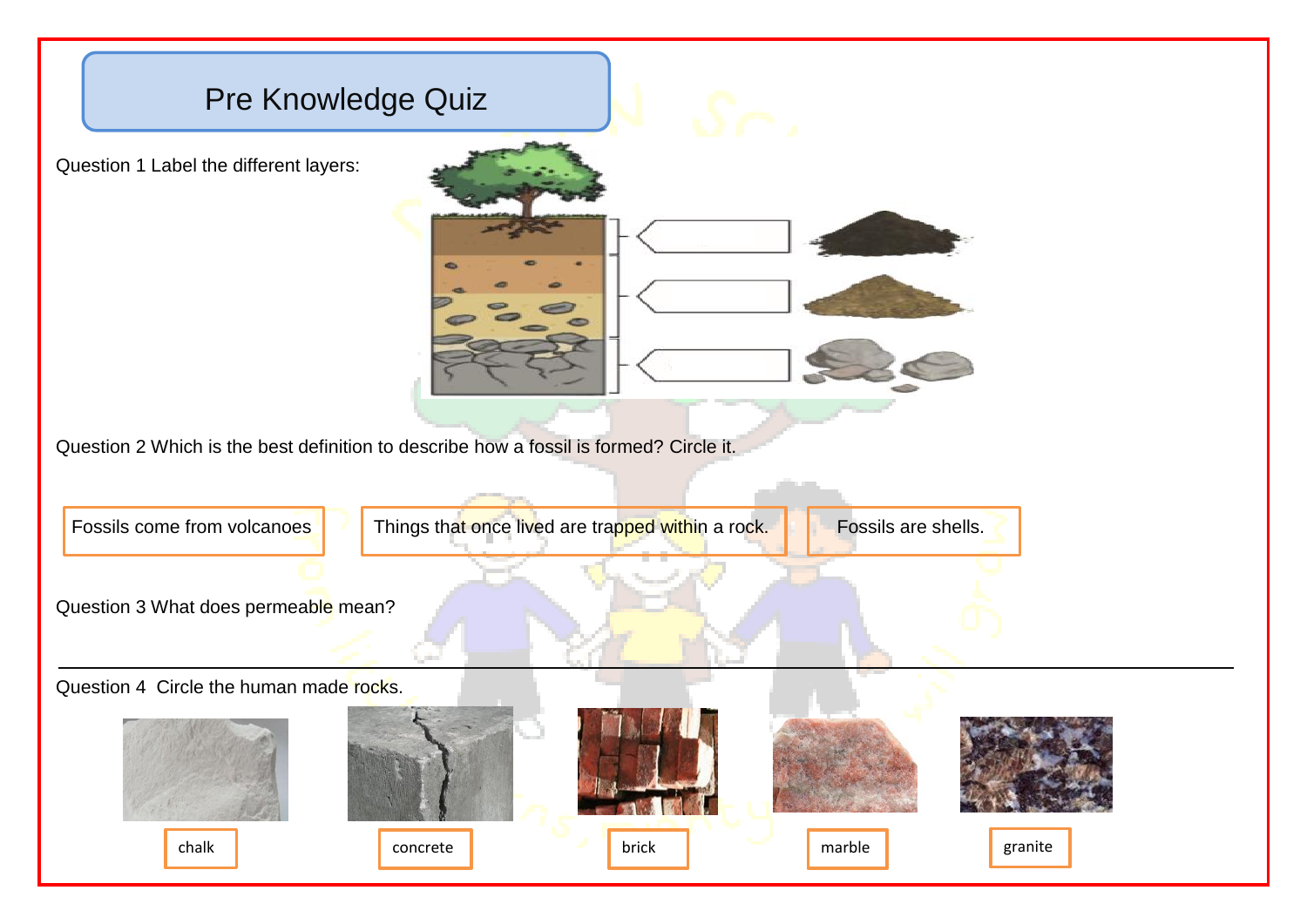## Materials Knowledge Organiser

## What should I already know?

- I have Identified and compared the suitability of a variety of everyday materials, including wood, metal, plastic, glass, brick, rock, paper and cardboard for particular uses
- I can distinguish between an object and the material it is made from
- I can compare and group together a variety of everyday materials on the basis of their simple physical properties

### Soil

Soil is the uppermost layer of the Earth. It is a mixture of: -minerals, air, water, organic matter including living and dead plants and animals

topsoil

subsoil

baseroc

|              | Why is soil important?    |                                                                              |  |
|--------------|---------------------------|------------------------------------------------------------------------------|--|
| $\mathbf{1}$ | Plants                    | Nutrients in soil help<br>plants to grow &<br>anchor roots in the<br>ground. |  |
| 2            | Atmosphere                | Soil releases gases<br>such as carbon<br>dioxide in to the air.              |  |
| 3            | Living<br>organisms       | Many animals, fungi<br>& bacteria live in soil.                              |  |
| 4            | <b>Nutrient</b><br>cycles | Soil is important in<br>recycling nutrients.                                 |  |
| 5            | Water                     | Soil helps to filter and<br>clean water.                                     |  |

|                                   | Glossary                                                                                                                                             |  |  |  |
|-----------------------------------|------------------------------------------------------------------------------------------------------------------------------------------------------|--|--|--|
| <b>Rock</b>                       | A hard, solid material that is made of minerals and<br>is found in nature.                                                                           |  |  |  |
| <b>Igneous Rock</b>               | Rock that has been formed from magna or lava.                                                                                                        |  |  |  |
| <b>Sedimentary</b><br><b>Rock</b> | Rock that has been formed by layers of sediment<br>being pressed down hard and sticking together.<br>You can see the layers of sediment in the rock. |  |  |  |
| <b>Metamorphic</b><br><b>Rock</b> | Rock that started out as igneous or sedimentary<br>rock but changed due to being exposed to extreme<br>pressure or heat.                             |  |  |  |
| <b>Magma</b>                      | Molten rocks that remain underground.                                                                                                                |  |  |  |
| Lava                              | Hot molten rock that comes out of the ground.                                                                                                        |  |  |  |
| Soil                              | The top layer of the ground, in which plants grow;<br>dirt.                                                                                          |  |  |  |
| <b>Bedrock</b>                    | The solid rock underneath soil or loose rocks; the<br>lowest of three main layers of soil.                                                           |  |  |  |
| <b>Subsoil</b>                    | The middle layer of soil, which contains more rocks<br>than topsoil.                                                                                 |  |  |  |
| <b>Topsoil</b>                    | The top layer of soil, in which most plants have<br>their roots.                                                                                     |  |  |  |
| <b>Sediment</b>                   | Natural solid material that is moved and dropped<br>off in a new place by wind or water e.g. sand.                                                   |  |  |  |
| <b>Permeable</b>                  | Allows water to pass through it.                                                                                                                     |  |  |  |
| Impermeable                       | Does not allow water to pass through it.                                                                                                             |  |  |  |
| <b>Fossilisation</b>              | The process by which fossils are made.                                                                                                               |  |  |  |
| <b>Fossil</b>                     | The remains or impression of a prehistoric plant or<br>animal embedded in rock and preserved in petrified<br>form.                                   |  |  |  |
| Palaeontology                     | The study of fossils.                                                                                                                                |  |  |  |
| <b>Erosion</b>                    | When water, wind or ice wears away land.                                                                                                             |  |  |  |
| <b>Mineral</b>                    | a naturally occurring solid substance (as diamond,<br>gold, or quartz) that is not of plant or animal origin.                                        |  |  |  |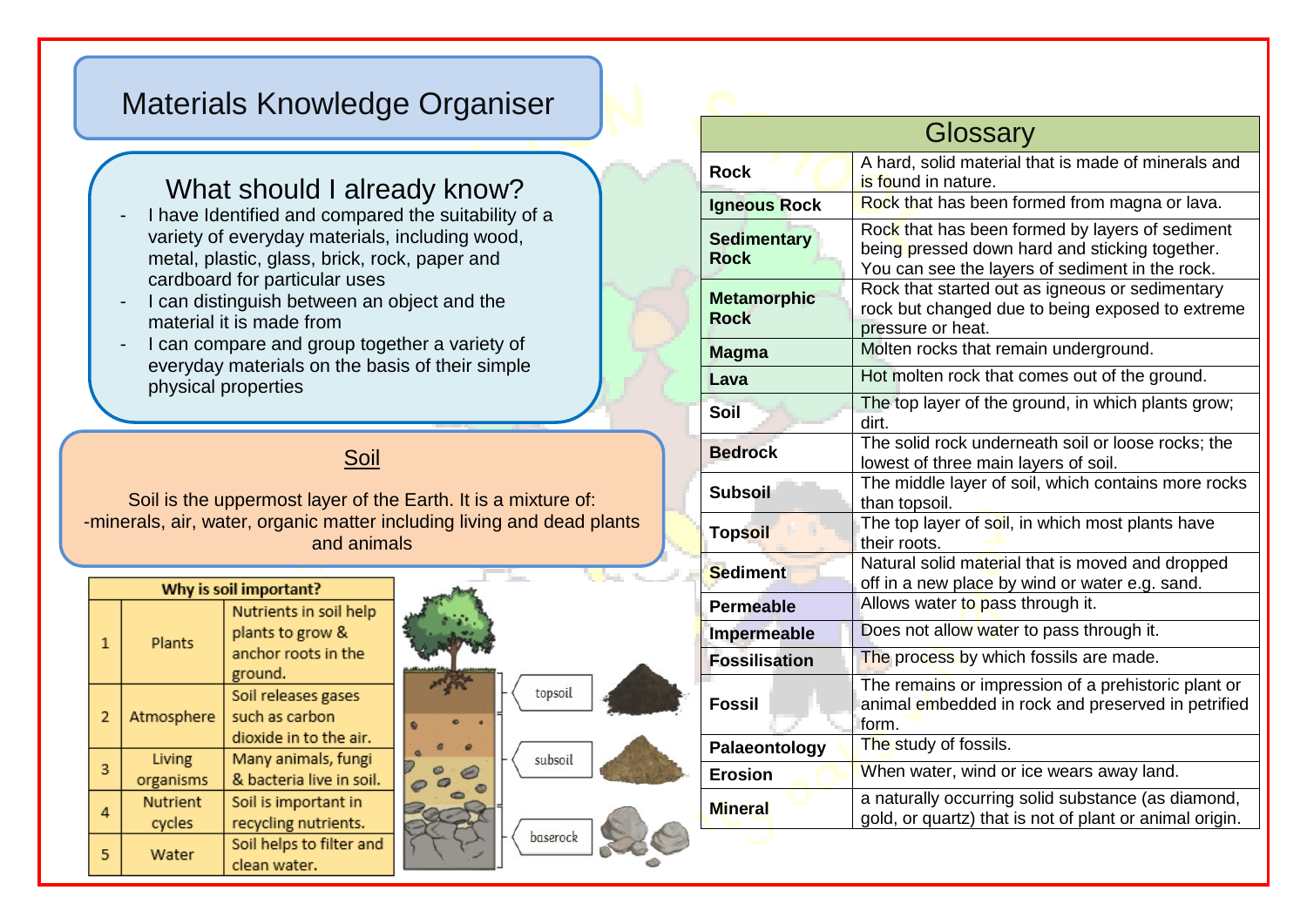#### Rocks

**Sedimentary** - These rocks form under the sea. Rocks are broken into small pieces by wind / water (erosion). They settle and over time, layers pile up and the pressure turns the sediment to rock. Limestone, chalk, sandstone

**Igneous** - Far underground the temperature is so hot, rock melts into a liquid (molten rock). When the liquid is underground it is called magma and can cool to form igneous rock. When it spills out (volcano) it is called lava.



Obsidian, granite, basalt

**Metamorphic** – When sedimentary or igneous rock is near magma, it heats up and chemicals change in the rock. However, it does not heat up enough to melt it. As it cools it becomes



metamorphic rock. Marble, quartzite, slate



Some words used to describe rocks: Hard, soft, absorbent, permeable, impermeable, durable, high density, low density. Density measures how bulky the rock is (how tightly packed the molecules are).

|                                                                                             | <b>Natural Rocks</b>                                                                                                  | Human-Made                                                                                                                                              |  |                                                              |                                                                                                   |  |  |
|---------------------------------------------------------------------------------------------|-----------------------------------------------------------------------------------------------------------------------|---------------------------------------------------------------------------------------------------------------------------------------------------------|--|--------------------------------------------------------------|---------------------------------------------------------------------------------------------------|--|--|
| Igneous                                                                                     |                                                                                                                       | Sedimentary                                                                                                                                             |  | Metamorphic                                                  | Rocks                                                                                             |  |  |
| Obsidian                                                                                    |                                                                                                                       | Chalk                                                                                                                                                   |  | Marble                                                       | <b>Brick</b>                                                                                      |  |  |
|                                                                                             |                                                                                                                       |                                                                                                                                                         |  |                                                              |                                                                                                   |  |  |
| Granite                                                                                     |                                                                                                                       | Sandstone                                                                                                                                               |  | Quartzite                                                    | Concrete                                                                                          |  |  |
|                                                                                             |                                                                                                                       |                                                                                                                                                         |  |                                                              |                                                                                                   |  |  |
| <b>Basalt</b>                                                                               |                                                                                                                       | Limestone                                                                                                                                               |  | Slate                                                        | <b>Coade Stone</b>                                                                                |  |  |
|                                                                                             |                                                                                                                       |                                                                                                                                                         |  |                                                              |                                                                                                   |  |  |
|                                                                                             | <b>Fossilisation</b>                                                                                                  |                                                                                                                                                         |  |                                                              |                                                                                                   |  |  |
| An animal<br>dies. It gets<br>covered with<br>sediments that<br>eventually turn<br>to rock. | More layers<br>of rock cover<br>it. Only hard<br>parts of the<br>creature<br>remain e.g.<br>shell, bones<br>and teeth | Over thousands of<br>years sediment<br>might enter the<br>mould to make a<br>cast fossil. Bones<br>may change to<br>mineral but stay<br>the same shape. |  | Changes in<br>sea level take<br>place over a<br>long period. | As erosion<br>and<br>weathering<br>take place,<br>eventually the<br>fossil<br>becomes<br>exposed. |  |  |